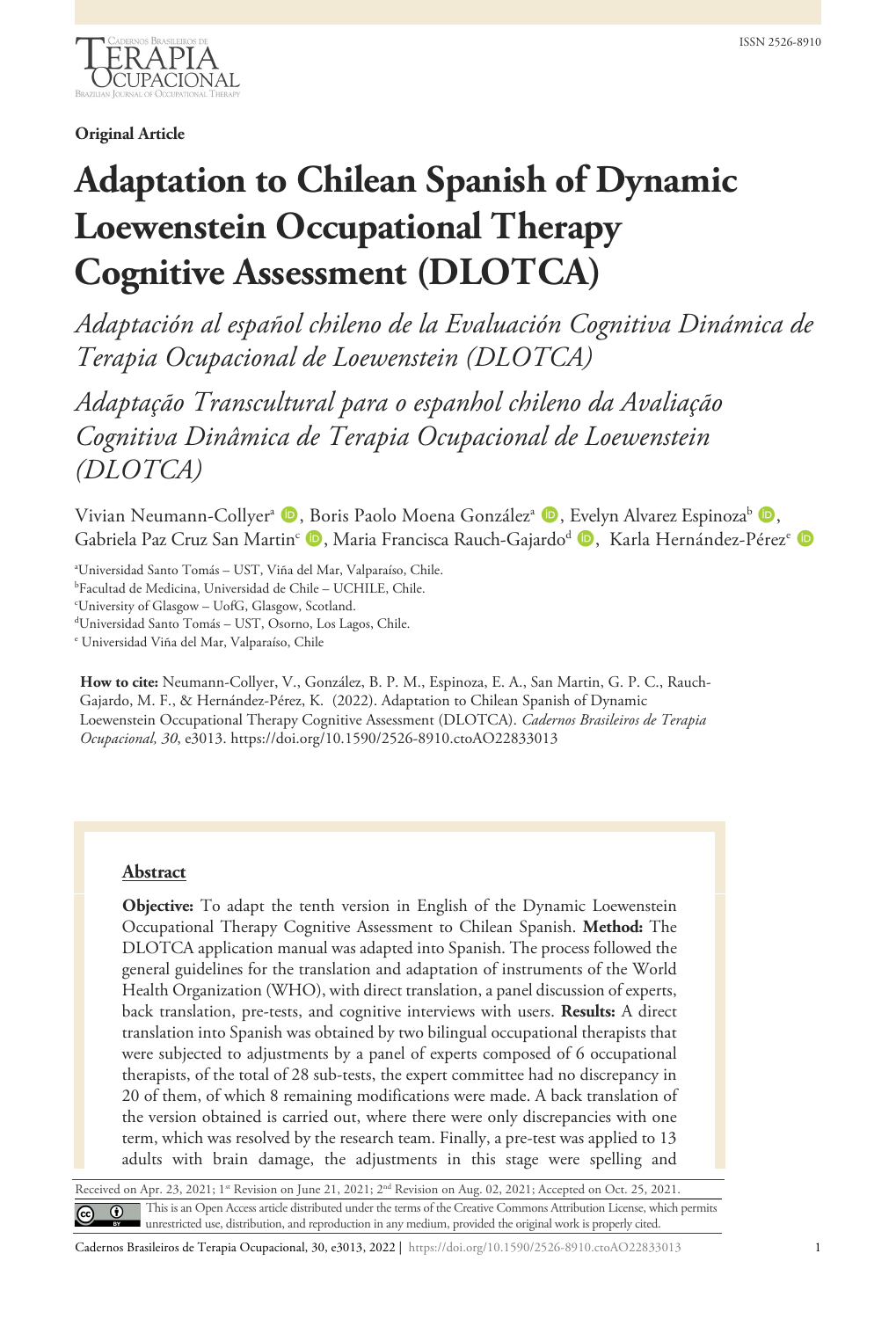substitution of some terms for words more commonly used in the Chilean language, verifying the consistency in the understanding of the items independently of the results obtained. Three versions were produced before the final version, all stages were developed in a systematic way, achieving an understandable and consistent translation with the Chilean population. **Conclusions:** A version in Chilean Spanish of the DLOTCA instrument has finally been made available to the scientific community.

**Keywords:** Diagnostic Test Approval, Translating, Occupational Therapy, Cognition.

#### *Resumen*

**Objetivo:** Adaptar la décima versión en inglés de la *Dynamic Loewestein Occupational Therapy Cognitive Assessment* al español chileno. **Método:** Se realizó adaptación al español del manual de aplicación de DLOTCA. El proceso siguió las pautas generales para la traducción y adaptación de instrumentos de la Organización Mundial de la Salud (OMS), con traducción directa, panel de discusión de expertos, retrotraducción, pruebas previas y entrevistas cognitivas con usuarios. **Resultados:** Se obtuvo una traducción directa al español por dos terapeutas ocupacionales bilingües que fue sometida a ajustes por un panel de expertos compuesto por 6 terapeutas ocupacionales, del total de 28 sub test el comité de expertos no tuvo discrepancia en 20 de ellos, de los 8 restantes se realizaron modificaciones. Se realiza una retrotraducción de la versión obtenida, donde solo hubo discrepancias con un término lo que fue resuelto por el equipo investigador. Finalmente se aplicó una prueba previa/pre test a 13 personas adultas con daño cerebral, los ajustes en esta etapa fueron ortográficos y de sustitución de algunos términos por palabras más comúnmente utilizados en la lengua chilena, verificando la consistencia en la comprensión de los ítems independientemente de los resultados obtenidos. Se produjeron tres versiones antes de la versión final, todas las etapas se desarrollaron de manera sistemática, logrando una traducción comprensible y consistente con la población chilena. **Conclusiones:** Finalmente se ha puesto a disposición de la comunidad científica una versión en español chileno del instrumento DLOTCA.

**Palabras-clave:** Aprobación de Pruebas de Diagnóstico, Traducción (Proceso), Terapia Ocupacional, Cognición.

#### *Resumo*

**Objetivo:** Adaptar a décima versão em inglês do *Dynamic Loewestein Occupational Therapy Cognitive Assessment* para o espanhol chileno. **Método:** O manual de aplicação DLOTCA foi adaptado para o espanhol. O processo seguiu as diretrizes gerais para tradução e adaptação de instrumentos da Organização Mundial da Saúde (OMS), com tradução direta, painel de discussão de especialistas, retrotradução, pré-testes e entrevistas cognitivas com os usuários. **Resultados:** A tradução direta para o espanhol foi obtida por dois terapeutas ocupacionais bilíngues que foi submetida a ajustes por um painel de especialistas composto por 6 terapeutas ocupacionais, do total de 28 subtestes, o comitê de especialistas não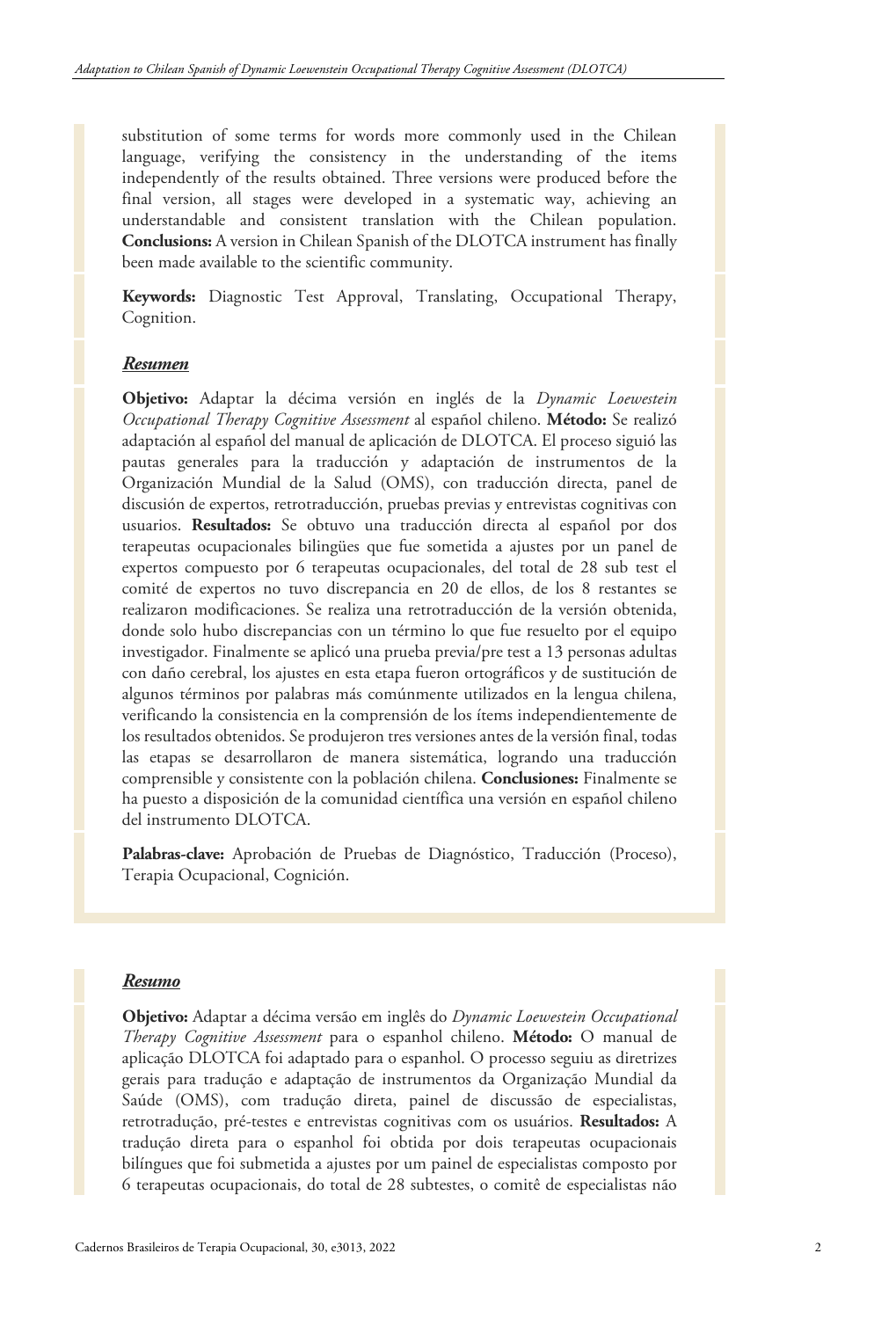apresentou discrepância em 20 deles, das quais 8 modificações restantes foram feitas. Foi realizada a retrotradução da versão obtida, com apenas discrepâncias com um termo, o que foi resolvido pela equipe de pesquisa. Por fim, uma prova prévia / pré-teste foi aplicado a 13 adultos com lesão cerebral, os ajustes nesta etapa foram de grafia e substituição de alguns termos por palavras mais utilizadas na língua chilena, verificando a consistência na compreensão dos itens, independentemente dos resultados obtidos. Três versões foram produzidas antes da versão final, toda as etapas foram desenvolvidas de forma sistemática, alcançando uma tradução compreensível e consistente para a população chilena. **Conclusão:** Uma versão em espanhol chileno do instrumento DLOTCA foi finalmente disponibilizada para a comunidade científica.

**Palavras-chave:** Aprovação de Teste para Diagnóstico, Tradução (Processo), Terapia Ocupacional, Cognição.

## **Introduction**

In Chile, 20% of the adult population has a disability situation, 40% of them have a dependency condition, that is, they have extreme difficulties/inability to carry out basic or instrumental activities of daily life, or receive help with high frequency (Servicio Nacional de la Discapacidad, 2015).

Among the main causes of disability in adults, we find the etiologies of acquired brain damage, mainly the Cerebrovascular Accident (CVA) and Brain-cranial Trauma (BCT), and to a lesser extent, cerebral agnosia, neurodegenerative processes, tumors, among others, are identified, presenting similar healthcare requirements (Polonio & Romero, 2010).

CVA is the main cause of death, with 9,004 deaths in 2013. It is estimated that there are 24,964 new cases annually so that today in Chile there are 69 cases every day. It is also the second cause of premature mortality in Chile and the first specific cause of loss of healthy years of life due to disability and premature death (Ministerio de Salud, 2017).

Brain-cranial trauma (BT) represents one of the major public health problems since it is considered the leading cause of death and disability in the population under 45 years old. (Acevedo, 2016; Ministerio de Salud, 2013).

These health situations have cognitive deterioration as one of their main sequelae, which will depend on the characteristics of the brain damage such as its anatomical location, its distribution, its magnitude, and the person's pre-morbid situation. At least 75% of people with brain injury have cognitive problems (Corregidor, 2016).

Motor skills, social interaction, and processing are necessary for people to have adequate occupational performance. Within them, there are cognitive skills (Grieve, 2009; American Occupational Therapy Association, 2014). The main cognitive functions are: attention, memory, visual perception, spatial skills, visual construction, praxis, and executive functions (Corregidor, 2016; Grieve, 2009).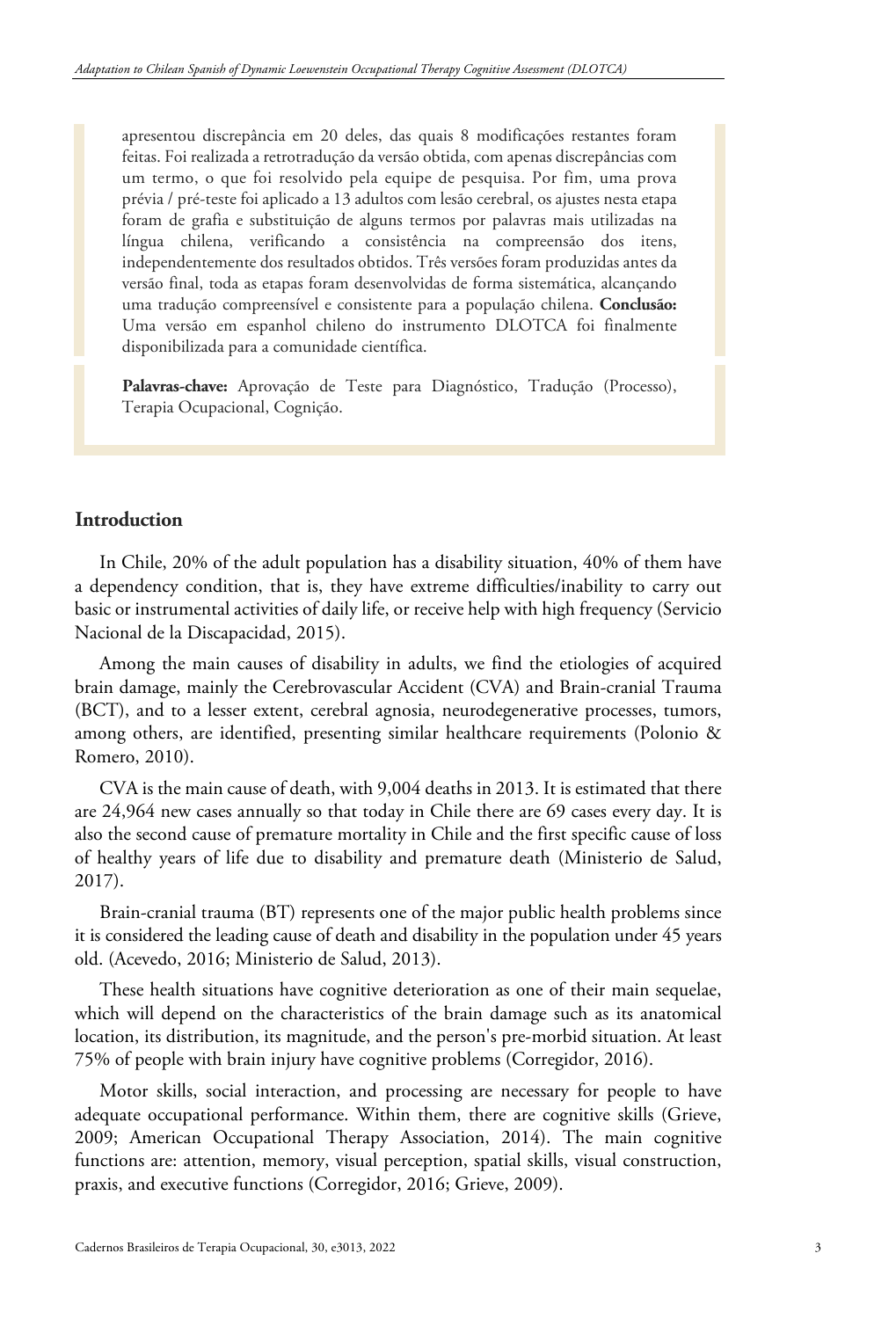Cognitive problems in people with acquired brain damage can include deficits in attention, memory, executive functions, and slowing down for information processing and learning (Corregidor, 2016).

It is important to preserve cognitive functions since they are directly related to activities of daily life, autonomy, and quality of life of the person. When deterioration occurs, they directly impact the ability to remain independent in the community and seriously compromise the quality of life (Álvarez-Hernández et al., 2012).

The occupational therapist is identified as one of the professionals who can intervene in cognitive rehabilitation through optimizing the cognitive functions of the person, facilitating the performance in occupational roles with a minimum of interference of the cognitive limitations from corrective or adaptive intervention approaches (Exnera et al., 2018).

The Occupational Therapy models used in the intervention process of adults after brain damage establish strategies to promote the highest level of occupational performance that favors the independence and autonomy of individuals. The Occupational Functioning Model establishes that the highest expected level in the therapeutic intervention process corresponds to the achievement of the sense of efficacy and self-esteem, which is a consequence of satisfaction in the performance of the vital roles of the person. To achieve this level of performance, the person must recover and/or compensate for difficulties in their skills and abilities, which in the case of people with brain damage are directly related to motor control and cognitive functions (Corregidor, 2016; Polonio, 2016).

Cognitive rehabilitation is a process of an interdisciplinary approach to intervening the cognitive deficits that arise after brain damage, which is effective to the extent that the patient can increase their cognitive abilities reflected in the activities of daily life (Ginarte, 2002).

To achieve a complete occupational assessment and the establishment of an adequate occupational diagnosis, the evaluative process must contain an exhaustive assessment of cognitive functions and their impact on the person's daily life. Corregidor (2016) and Lund et al. (2013) reference to the impact of the evidence-based practice in the work of Occupational Therapy, which has led to the use of validated and reliable evaluation instruments, which stands out as a highly relevant aspect. In the Chilean context, instruments of the discipline that have these characteristics do not exist.

For cognitive assessment, assessment instruments such as the Mini-Mental Test, the Pfeiffer Test, Montreal, the Clock Test, among others are currently used, which share the characteristic of being abbreviated assessments that provide a general profile of the cognitive condition of the patient and that can be applied and interpreted by different Professionals (Delgado & Salinas, 2009).

In the context of Occupational Therapy at an international level, the most widely used instruments are the Chessington Occupational Therapy Neurological Assessment Battery (COTNAB), the assessment of motor and processing skills (AMPS), and the dynamic Loewenstein occupational therapy cognitive assessment (DLOTCA). A review carried out in 2009 reveals that the latter is one of the tools most used by occupational therapists (Corregidor, 2016; Lund et al., 2013).

DLOTCA was developed at the Loewenstein Hospital in Israel since the existing neuropsychological tests up to now were too extensive and contained little relevant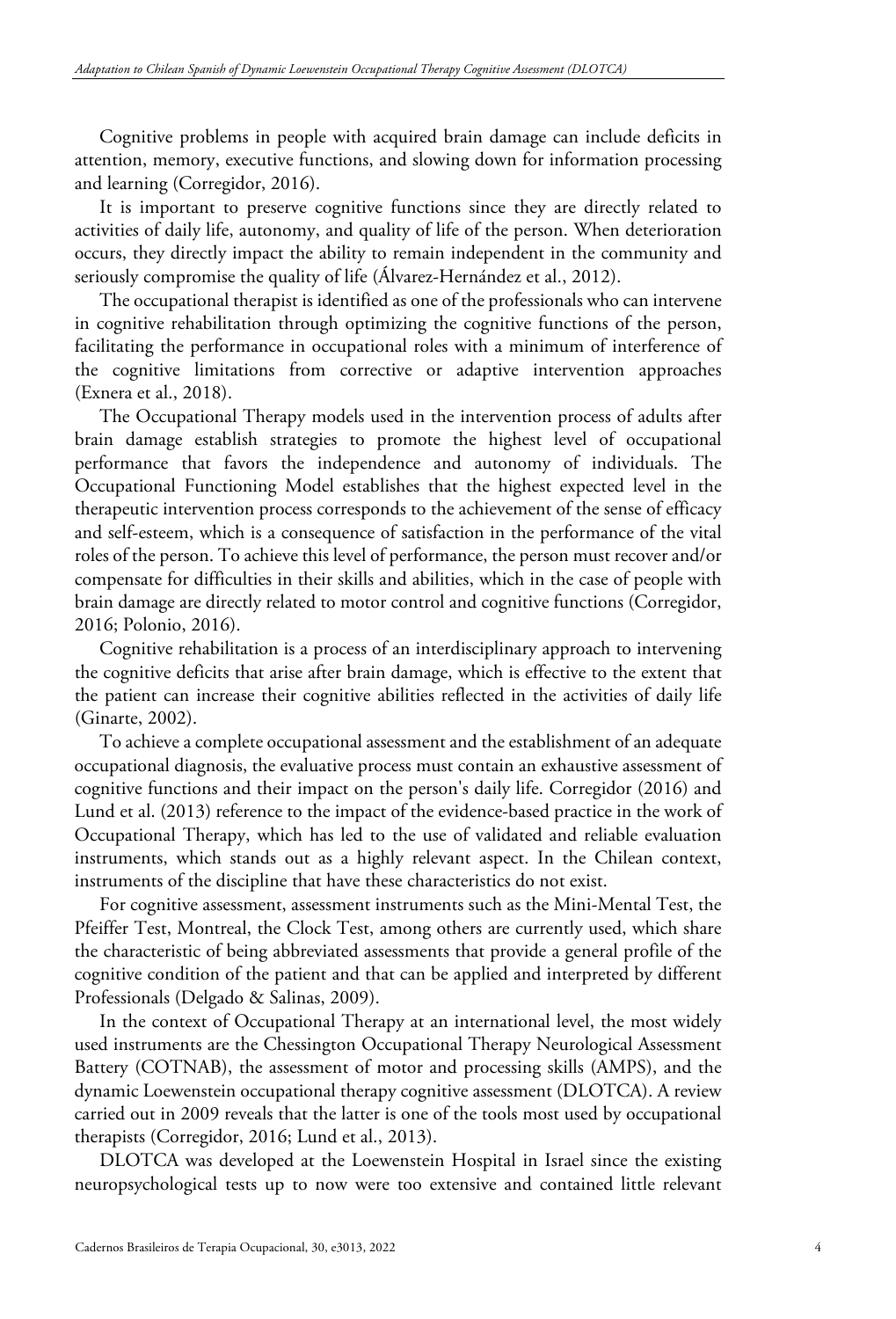evidence for Occupational Therapy. It is based on clinical experiences and neuropsychological theories of authors such as Piaget and Luria and designed to evaluate people with brain damage, identifying the limitations and abilities of the people in their cognitive functioning to delimit the starting points of the specific intervention of the discipline (Sanchez, 2011).

Katz et al. (2012), concludes that the reliability of this battery showed high correlations between all pairs of qualifiers. The reliability of internal consistency showed moderate to high Cronbach's alpha values (0.602-0.813) for all domains. This evaluation battery is effective in providing information on whether the participants need mediation and the level and type of assistance they need. This mediation refers to the fact that the examiner uses an approximation system to modify the task through prompts or other forms of mediation, to understand the type of information that is essential for that individual to complete the task. Therefore, DLOTCA provides a guide to planning interventions for people with cognitive disabilities (Katz et al., 2012).

In Chile, this last instrument is incorporated in the Occupational Therapy Units specialized in adult intervention. However, its validation to the national population has not been carried out, so it is important to translate and adapt this evaluation instrument to support professional reasoning and decision-making in Occupational Therapy interventions.

# **Methods**

This research was carried out by the Occupational Therapy Course of the *Universidad Santo Tomás*, Viña del Mar headquarters in 2019 and was approved by its Ethics Committee and following the principles and responsibilities established in the Singapore Declaration on Integrity in the Singapore Research (Comisión Nacional de Investigación Científica y Tecnológica, 2014).

The occupational therapists who confirmed the panel of experts signed a contract with the university regarding ethical aspects. The 13 people who received the pre-test agreed to participate by signing the informed consent form.

DLOTCA version 10 was translated as allowed by the researcher Noomi Katz, Ph.D., OTR; Director, Research Authority; Ono Academic College.

The translation and adaptation of the instrument were carried out in all its domains, under the guidelines of the WHO Procedural Guide for the translation and validation of instruments in the following phases: Direct translation; Expert Panel; Backtranslation; pre-tests and cognitive interviews; final version (Organización Mundial de la Salud, 2011).

### **Direct translation**

We carried out the initial translation into Spanish of DLOTCA according to the guideline that indicates that this task should be entrusted to a translator, preferably a health professional, familiar with the terminology of the area covered by the instrument and with interview skills. The translators must know the English-speaking culture but his mother tongue must be the main language of the target culture, thus, by two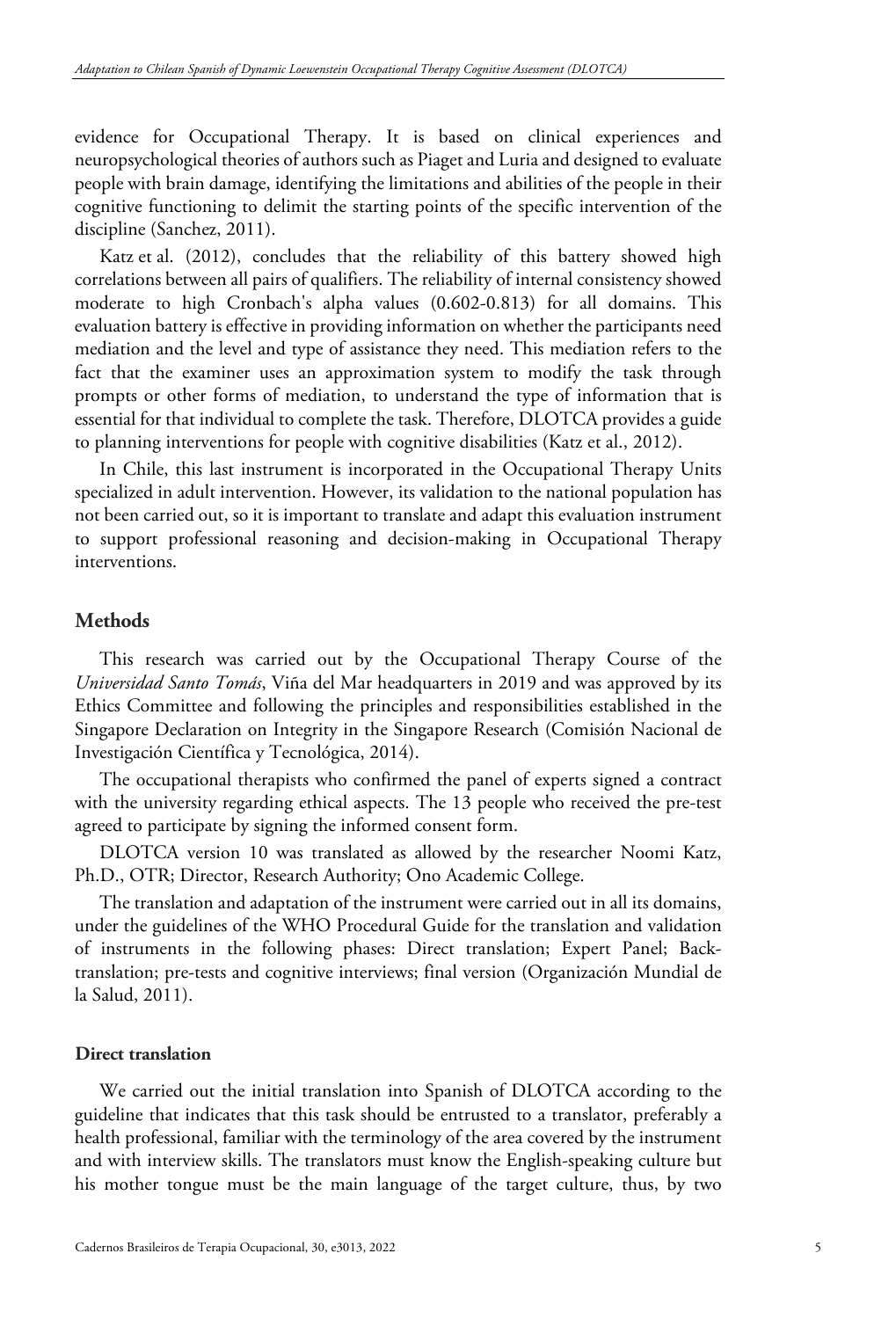experienced occupational therapists whose mother tongue is Spanish, but with advanced knowledge of the English language.

## **Expert panel**

Six expert occupational therapists with command of the English language reviewed the initial translation, with and without knowledge of the DLOTCA instrument. Their selection was through an open call to occupational therapists who had command of the English language, with and without knowledge of the instrument, and who worked with adults with acquired brain damage. We selected those who met these requirements of which 4 of them knew the instrument. An evaluation of the intelligibility and fidelity of each item of the domains of the instrument was carried out through a Likert scale, in which 2 points were assigned to "agree", 1 point "neither agree nor disagree" and 0 points to "disagree".

In the area of intelligibility, we considered if the linguistic adaptations responded to the Chilean reality in the area of health, reading was easy and clear, without style problems, absence of grammatical errors, use of the usual terminology for OT, syntax without errors, and messages conveyed clearly (no need to reread to understand). Regarding fidelity, we evaluated if the translation expressed the same meanings of the original messages, if there were small misunderstandings or wrong interpretations of sentences or words, if all the sections were completely translated and if there were spelling errors.

After this, we created a focus group with the six experts plus the original translators and the authors of the research, through the Skype platform, to discuss the terms, words, phrases that should be reviewed. A complete translated version of the instrument was produced. This was a completely qualitative process so no statistical indicator was applied (Organización Mundial de la Salud, 2011).

## **Back-translation**

We requested the complete back-translation of the instrument to an external company specialized in translations by a translator whose mother tongue was English and without knowledge of the instrument. The emphasis in the reverse translation was on conceptual and cultural equivalence and not linguistic equivalence (Organización Mundial de la Salud, 2011).

## **Pre-tests and cognitive interviews**

The objectives of these tests refer mainly to the evaluation of the different components of the instrument, both in its instructions, in what is to be transmitted, the assumptions and logic of the questions, the identification of the main problems and if the vocabulary used is the appropriate one for the target audience of the study. Finally, it also aims to evaluate how adequate the response categories or attributes of the questions are (Smith-Castro & Delgado, 2011).

These preliminary tests consisted of the application of the instrument and the application of a Cognitive Interview after the evaluation of each DLOTCA item. For this, three occupational therapists from different cities in Chile (Viña del Mar, Osorno, and Puerto Montt) recruited for convenience, applied the instrument to a total of 13 adults between 21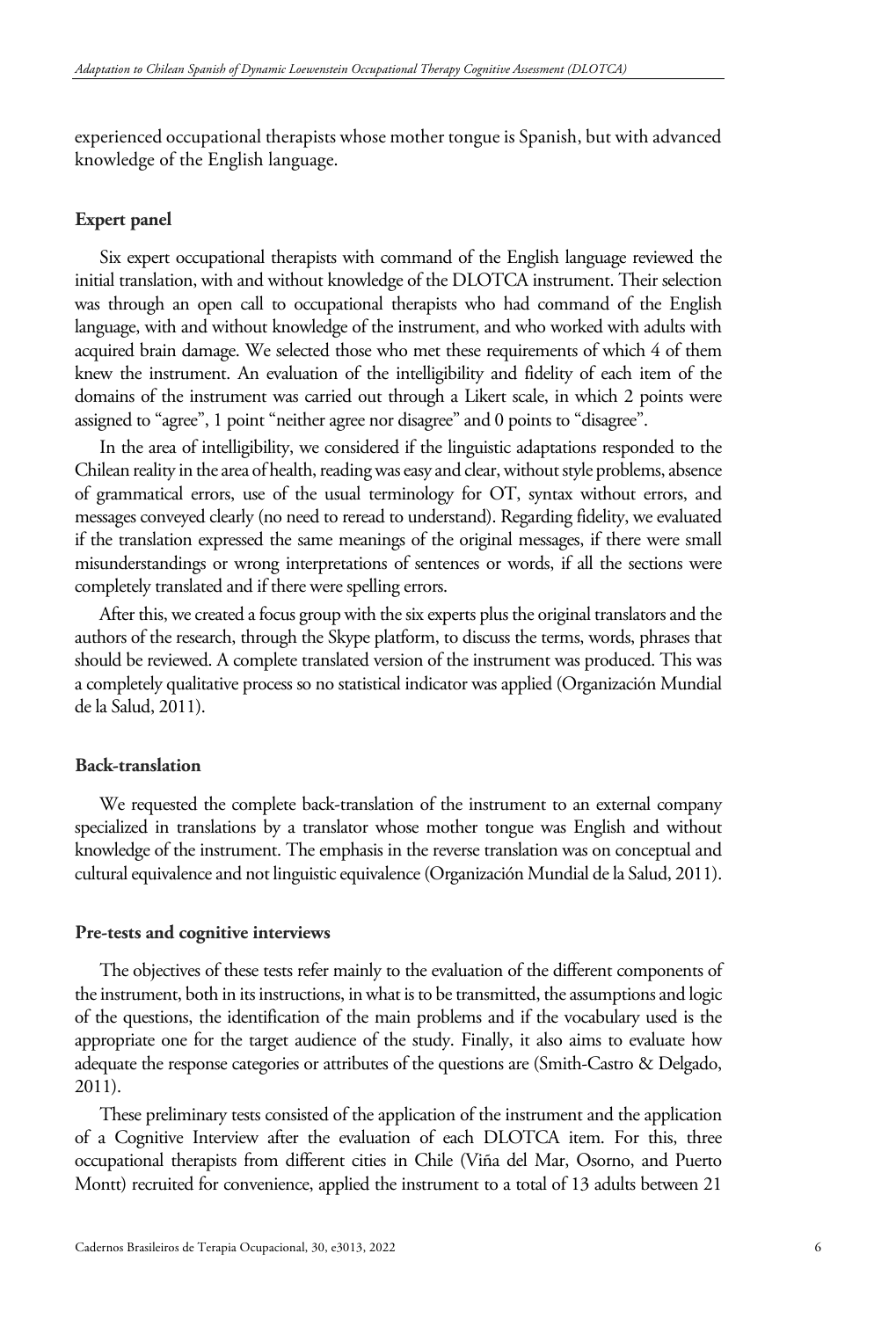and 57 years old, with diagnoses of brain damage, selected by non-probabilistic convenience sampling.

The application of the Cognitive Interview to each participant investigated difficulties with some terms, words, or concepts and determine the consistency of the responses. The authors prepared the Cognitive Interview Guideline and consisting of 5 questions for each of the 7 cognitive areas evaluated in DLOTCA.

## **Final version**

The data of all the procedures related to the translation and the adaptation process were summarized, analyzed, and weighted by methodological triangulation of researchers and the final version of a total of 3 versions of the DLOTCA was obtained (Okuda & Gómez-Restrepo, 2005).

## **Documentation**

All the procedures in the translation process were documented by the principal investigators with a record of the number and characteristics of the individuals involved in the process.

## **Results**

DLOTCA was translated and adapted from English to Chilean Spanish according to the guidelines of the Organización Mundial de la Salud (2011). Two occupational therapists did the initial translation.

In the back-translation, there were only discrepancies with the term "*devería*" since the original was "should", and it was translated as "must". However, in Spanish, it does not generate linguistic confusion.

The review by a panel of experts was carried out in two phases. One with a Likert scale evaluation of the intelligibility (Table 1) and fidelity (Table 2) of the translation of the domains of the instrument; and the second phase in two sessions of the focus group, differences were resolved in 8 of the 28 subtests in some specific terms that required cultural adaptation, specifically, spelling and grammar corrections, as well as some terms, were adapted to the Chilean Spanish language (Table 3).

**Table 1.** Represents the average of the arithmetic measure of Intelligibility by the domain of the DLOTCA instrument.

|                       | <b>Category Orientation</b> | <b>Disease</b><br>awareness | Visual                                  | Spatial<br>perception perception | Praxis | Visual-motor Formal<br>construction operations |         |
|-----------------------|-----------------------------|-----------------------------|-----------------------------------------|----------------------------------|--------|------------------------------------------------|---------|
| Average               | 1.91                        | 1.94                        | 1.71                                    | 1.77                             | 1.74   | 1.74                                           |         |
| Standard<br>deviation | 0.20412                     |                             | 0.08779 0.29390 0.33056 0.33066 0.31430 |                                  |        |                                                | 0.40351 |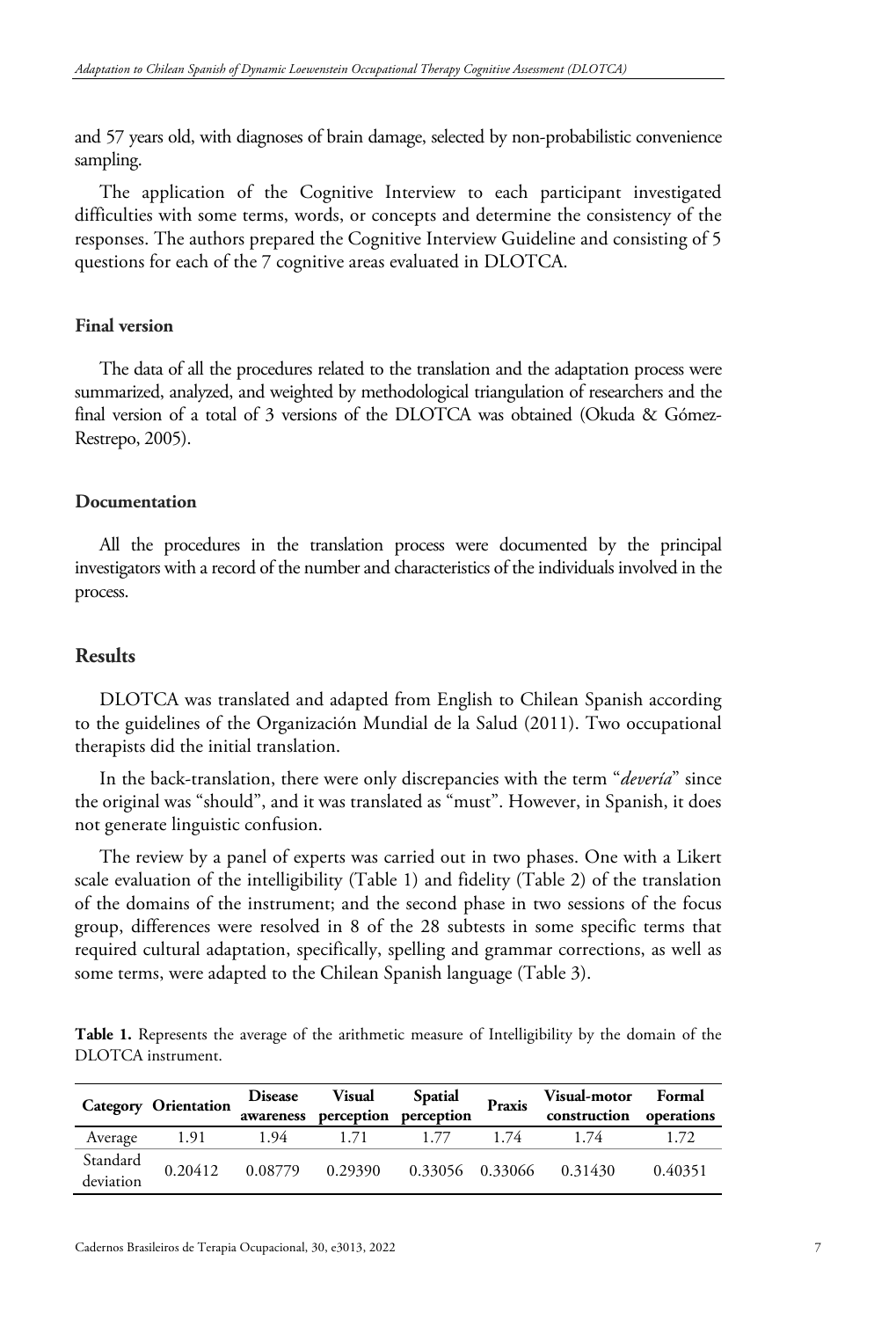|                       | <b>Category Orientation</b> |      | Disease Visual<br>awareness perception perception | Spatial | Praxis | Visual-motor Formal<br>construction operations |         |
|-----------------------|-----------------------------|------|---------------------------------------------------|---------|--------|------------------------------------------------|---------|
| Average               | 1.91                        | 1.75 | 1.58                                              | 1.70    | 1.58   | 0.91                                           | 1.25    |
| Standard<br>deviation | 0.12910                     |      | 0.15811 0.34157 0.18819 0.34157 0.37639           |         |        |                                                | 0.22361 |

**Table 2.** Represents the average Fidelity by the domain of the DLOTCA instrument.

**Table 3.** Represents the changes made by the committee of experts, translators, and researchers.

| Category        | Orientation                                               | <b>Disease</b><br>awareness                                         | <b>Visual</b><br>perception                                       | Spatial<br>perception | Praxis                                                     | Visual-motor<br>construction                     | Formal<br>operations                                                                                                                 |
|-----------------|-----------------------------------------------------------|---------------------------------------------------------------------|-------------------------------------------------------------------|-----------------------|------------------------------------------------------------|--------------------------------------------------|--------------------------------------------------------------------------------------------------------------------------------------|
| Intelligibility |                                                           |                                                                     |                                                                   |                       | Peineta isntead<br>of <i>peine</i>                         |                                                  |                                                                                                                                      |
|                 |                                                           |                                                                     |                                                                   |                       | It was changed<br>"adentro"<br>to "dentro"                 |                                                  |                                                                                                                                      |
|                 |                                                           |                                                                     | constancia de<br><i>objetos</i> to<br>"permanencia<br>de objetos" |                       | The word<br>"performance"<br>is translated to<br>ejecución | Word is<br>corrected<br>retirar is<br>dibujar    |                                                                                                                                      |
|                 |                                                           |                                                                     |                                                                   |                       | The word<br><i>pliegues</i> is<br>changed to<br>dobleces   |                                                  |                                                                                                                                      |
| Fidelity        | The word<br>"alternativa"<br>was changed to<br>"opciones" | Golpe en la<br>cabeza was<br>changed to<br>"lesión en<br>la cabeza" | The term<br>"selecciona" is<br>changed to<br>"apunta"             |                       |                                                            | Cubos planos<br>to cubos de<br>madera<br>natural | Spelling<br>errors are<br>corrected.                                                                                                 |
|                 |                                                           |                                                                     |                                                                   |                       |                                                            | Spelling errors<br>are corrected                 | We<br>changed sub<br><i>prueba</i> to<br>sub test.<br>Correction<br>of error in<br>translation<br>of the<br>scoring scale<br>Item 27 |
|                 |                                                           |                                                                     |                                                                   |                       |                                                            | <i>Manijas</i> by<br>manecillas                  |                                                                                                                                      |

The back-translation was contrasted with the original manual. We identified some words that had been wrongly translated and others that had been ignored. The researchers proceeded to correct them to give them greater conceptual and cultural equivalence.

The results of the cognitive interviews applied to adult participants with diagnoses of brain damage were analyzed by the research team and by the therapists who applied the instrument, where some problems were identified with the initial translation. These problems were related to culturally determined words, these words and phrases were weighted according to the importance and adjusted by the authors and presented in Table 4.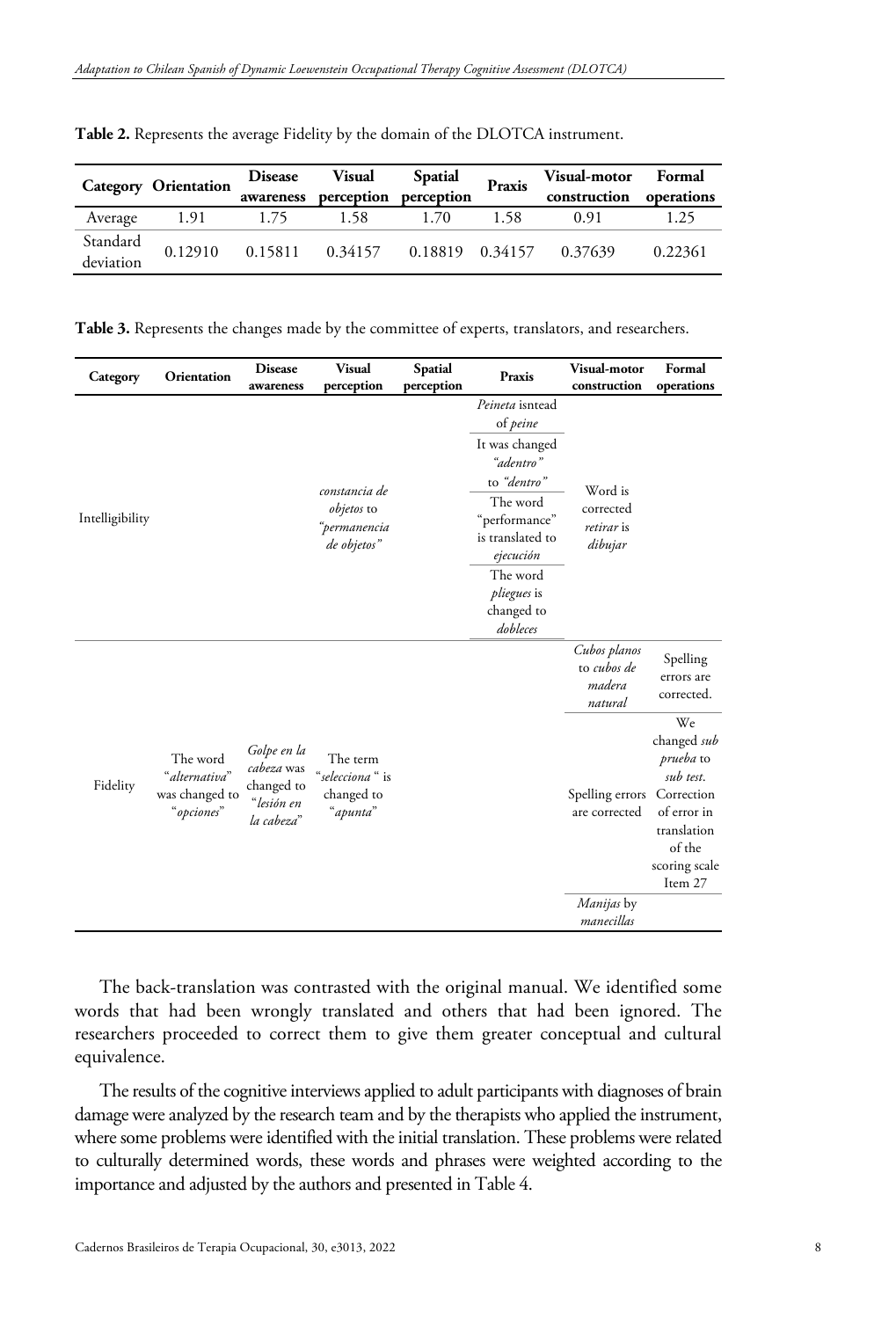| Domain                 | <b>Item</b>                                 | <b>Translated text</b>                                                                                                                                                                    | <b>Difficulty</b>                             | <b>Modified</b> text                                                                                                     |
|------------------------|---------------------------------------------|-------------------------------------------------------------------------------------------------------------------------------------------------------------------------------------------|-----------------------------------------------|--------------------------------------------------------------------------------------------------------------------------|
| Spatial<br>perception  | Spatial<br>relationships in a<br>photograph | ";Qué hay al frente del<br>hombre?"                                                                                                                                                       | Difficulty understanding<br>the word "Frente" | ";Qué hay Delante del<br>hombre?"                                                                                        |
| Rational<br>Operations | Geometric<br>sequence A                     | "En esta línea, las formas<br>están dibujadas en un orden understanding the word<br>especial continúe la secuencia "Continúe" from the<br><i>de acuerdo al mismo orden</i> " instruction. | Participants report not                       | "En esta línea, las formas<br>están dibujadas en un<br>orden especial siga la<br>secuencia de acuerdo al<br>mismo orden" |

**Table 4.** Modifications after the pilot test and cognitive interviews.

On the other hand, when applying the evaluation, some difficulties related to the instrument's battery were detected, which were attributed to the Blocket format that is linked to cultural, temporal, and semantic aspects that did not significantly alter the results of the pilot test (Table 5). The research team decided not to implement modifications.

**Table 5.** Difficulties with the D-LOTCA battery.

| Domain | Item                            | <b>Translated instruction</b>                                                                                                                                                                                                | <b>Difficulty</b>                                                                                                               | <b>Modification performed</b>                                                                                                                                                                       |
|--------|---------------------------------|------------------------------------------------------------------------------------------------------------------------------------------------------------------------------------------------------------------------------|---------------------------------------------------------------------------------------------------------------------------------|-----------------------------------------------------------------------------------------------------------------------------------------------------------------------------------------------------|
| Visual | Object<br>perception permanence | The Interviewer shows 4<br>images of objects<br>photographed from unusual<br>angles: car, hammer,<br>telephone, fork. The<br>Interviewer asks the<br>participant about each<br>image "What do you see in<br>the photograph?" | The figure of the<br>hammer was not<br>easily recognized<br>as it was an<br>unused model in<br>the country.                     | It is not modified since<br>once the photographs are<br>shown from unusual<br>angles together with the<br>image of the hammer,<br>pairing is achieved,<br>therefore it does not<br>affect the test. |
| Praxis | Use of<br>objects               | The participant is asked to<br>fold a letter-size paper in<br>two equal parts and place it<br>in an envelope.                                                                                                                | The size of the<br>envelope was very<br>small for the sheet<br>of paper.                                                        | It is not modified; it is<br>suggested that the<br>interviewer deliver a<br>paper of a size that with 2<br>folds to put it the<br>envelope as indicated by<br>mediation 3.                          |
| Praxis | Symbolic<br>actions             | "Show me how you use the<br>phone, including picking up<br>the handset, dialing a<br>number, and putting the<br>handset to your ear."                                                                                        | There were<br>difficulties in<br>developing the<br>action since<br>people in the<br>country<br>preferably use<br>mobile phones. | It is not modified because<br>regardless of the type of<br>telephone that the<br>participant decides to<br>symbolize, the praxis is<br>developed.                                                   |

## **Discussion**

The objective of carrying out an intercultural translation and adaptation process is to benefit the population and ensure the use of instruments that have demonstrated their validity, which thanks to new information technologies and globalization can be obtained despite being developed in a different language and a culturally remote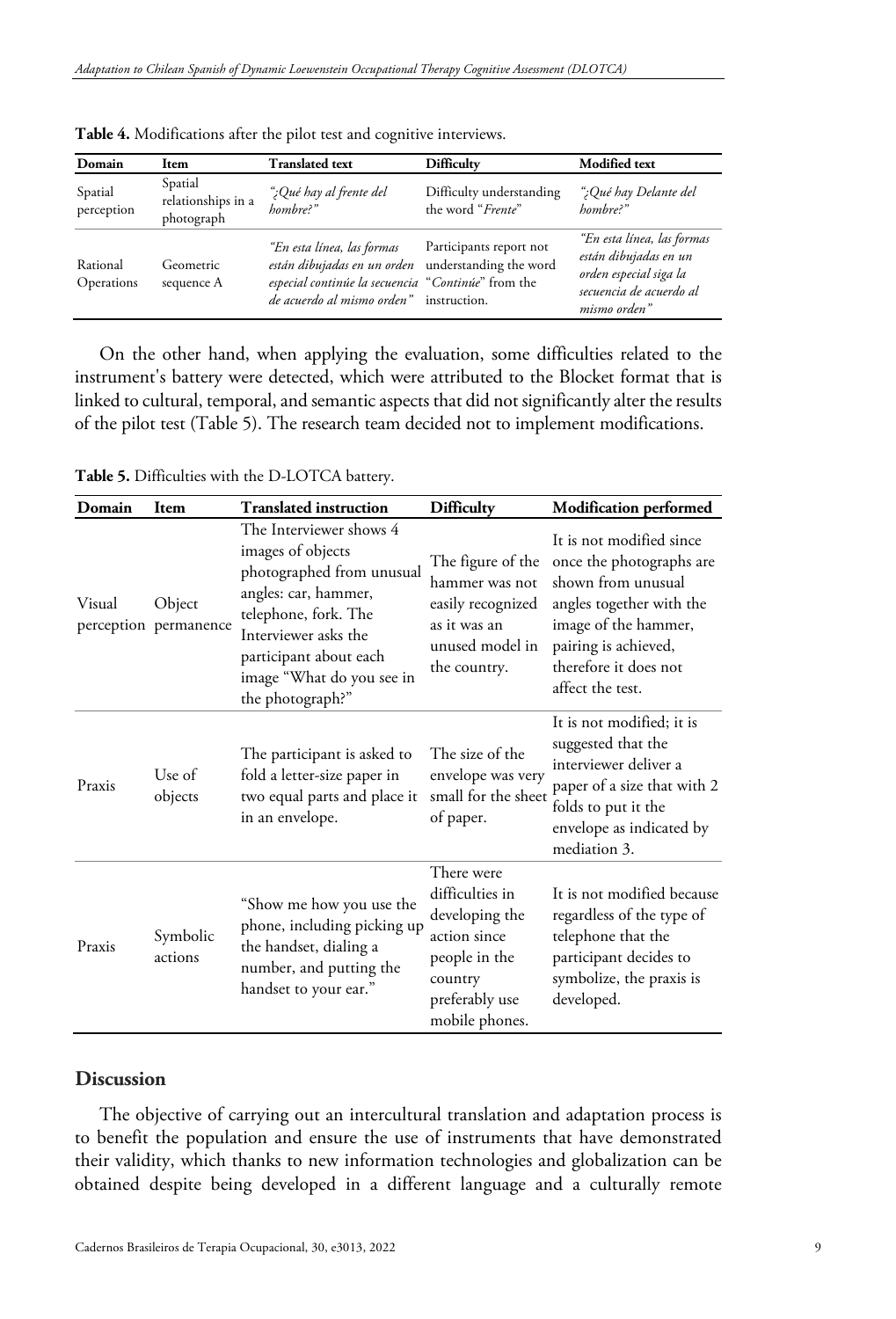country, such as DLOTCA, developed by Israeli occupational therapists. The use of a previously developed and validated research instrument has the advantage of not only saving time and energy but also facilitating the construction of intercultural knowledge. Therefore, adapting the instrument to Spanish is of greater relevance than developing a new instrument, and avoids the indiscriminate elaboration of these, which imply a greater investment of time, money, and other resources. Therefore, the use of the same instrument can unify the conceptualization of the phenomenon studied through different studies, and then the findings can be compared (Yu et al., 2004; Ortiz-Gutiérrez & Cruz-Avelar, 2018).

As Muñoz et al. (2013) refers, adaptations for their use in linguistic and cultural contexts different from those in which they were built is an ancient practice and has increased in recent decades as a reflection of the greater contact between cultures and languages. This is evidenced in the case of the LOTCA instrument in its various versions as it is an instrument developed by occupational therapists and that fulfills the purposes defined by the discipline.

As indicated by Torre et al. (2020), the process of translation and subsequent analysis through cognitive interviews allows revealing cultural differences in the use of vocabulary. The identification of these differences is an important step since it allows the replacement of the terms that give rise to confusion or misinterpretation of the questions and allows each item to measure what is proposed. This is what is called crosscultural adaptation, the main objective of this research.

Ortiz-Gutiérrez & Cruz-Avelar (2018) reinforces the relevance of having a research team that participates throughout the process. It was developed in this research, in which both direct translation and the panel of experts considered the participation of bilingual Spanish-English occupational therapists facilitating the adjustment of the pertinent terminology to the national reality.

The use of the guidelines for the translation and adaptation of WHO instruments stands out, which allowed the development of a systematized process and obtaining a translation adjusted to the cultural characteristics of the Chilean population. It coincides with similar research worldwide in which the different guidelines are used but with an agreement on the steps necessary to obtain a cultural adaptation (Torre et al., 2020).

Along these lines, we agree with the results of the Malay version of LOTCA-G. They refer that cultural adaptation is essential, allowing for shorter times in understanding the test instructions in a direct translation, considering that the nature of the original instrument contemplates multiple instructions (Mohd et al., 2015).

The various stages suggested by WHO to achieve the final version favored modifying terms in all stages, highlighting the results obtained in the cognitive interviews carried out together with the previous test of the participants with brain damage, where modifications were made based on the results to make the instructions easier to understand. On the other hand, after the application of the pilot test, elements of the original D-LOTCA battery stood out that were not modified because they did not impact the expected results in these items. However, we recommend paying attention to the images contained in the battery of the instrument since some are outdated objects and may require adjustments for an adequate cultural-linguistic correlation in case of other adaptations to the instrument.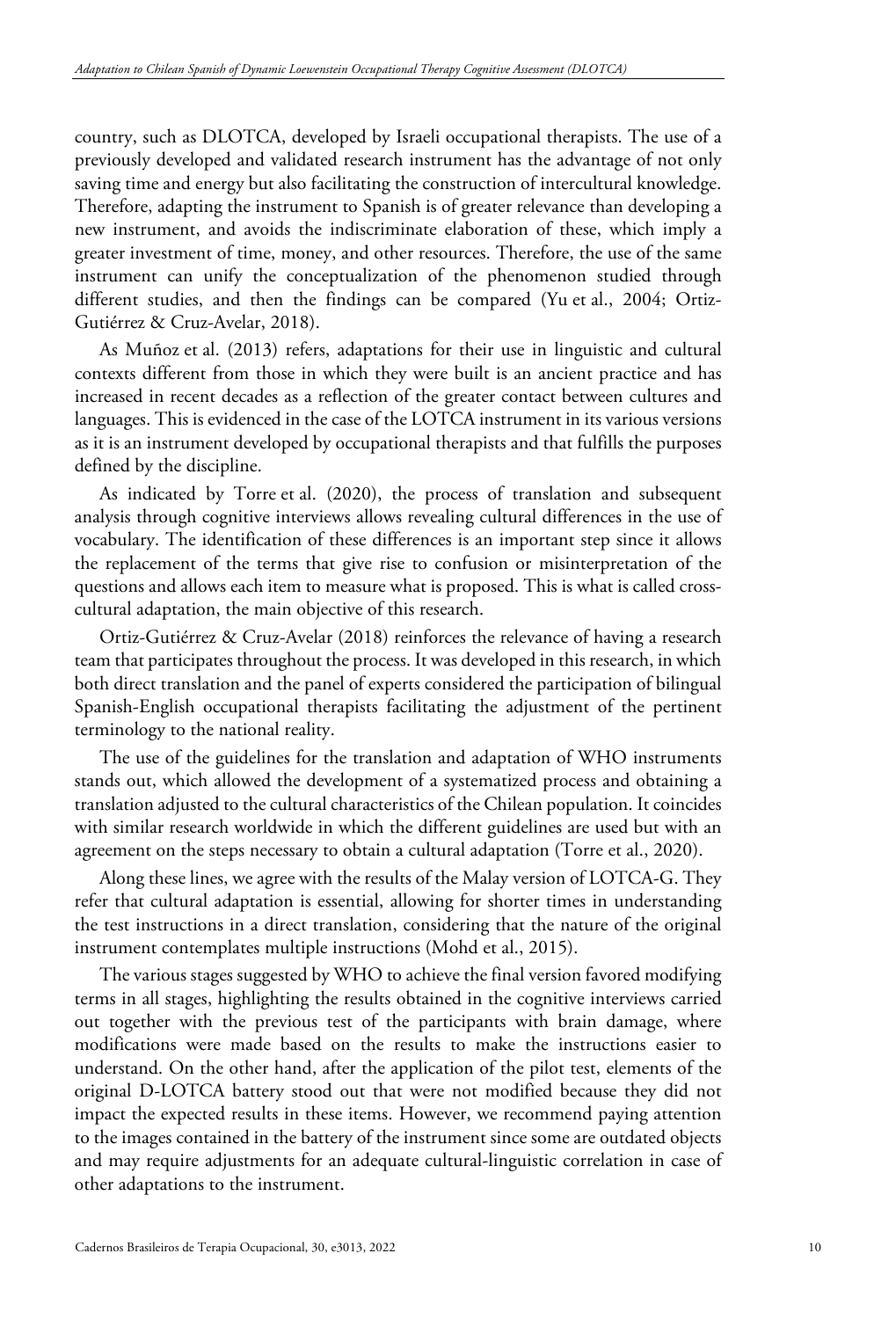The adjustments in our research after the results of the cognitive tests are considered minor and coincide with the results obtained in the same stage in the Danish adaptation of the LOTCA-II Instrument in which the problems identified were related to culturally determined words (Lund et al., 2013).

We need to consider that the target population of this assessment instrument is a population with some degree of deterioration of their cognitive functions. Therefore, the understanding of some of the instructions may be due to the basic cognitive changes and not only to the wording of the instructions.

## **Conclusion**

The use of the WHO translation guide allowed the performance of a systematic process of adaptation of the DLOTCA instrument. We identified the needs for improvements in each proposed stage to achieve a final version adjusted to the Chilean population.

In the back-translation, there were only discrepancies with one term, which was resolved by the research team. Of the total of 28 sub-tests, the expert committee had no discrepancy in 20 of them. In the remaining 8 sub-tests, spelling, grammatical and semantic modifications were made. The adjustments to the previous tests were of a semantic type in two sub-tests where the substitution was made by words more commonly used in the Chilean language. All the modifications made allowed us to achieve conceptual equivalence, which states that the instrument measures the same theoretical construct in Chilean culture.

Finally, considering the needs of occupational therapists to assess the cognitive skills of people with acquired brain damage and their impact on occupational performance, this work has contributed to obtaining an instrument adapted to the Chilean population.

The limitations of this study were two. The first one was the small sample size and the second one was the limited age range of the participants.

The results evidenced after the present adaptation of DLOTCA correspond to the first stage of the research. As a projection, we will carry out a piloting later, where the reliability of the instrument will be mediated by a bivariate statistical analysis through Cronbach's alpha coefficient.

### **Acknowledgements**

We thank Universidad Santo Tomás for sponsoring this investigation, Noomi Katz for her support in achieving this adaptation, all occupational therapists who contributed to the various stages of the investigation, the Instituto Luis Krebs of Viña del Mar, al Cesfam Alerce of Puerto Montt and the Kinesic Clinic of the University of Santo Tomás de Osorno for allowing us to carry out the pilot test and finally to the participants during the application of the instrument.

## **References**

Acevedo, F. (2016) TEC. *Síntesis: biblioteca digital para estudiantes y profesionales de la Salud*. Recuperado el 15 de marzo de 2019, de http://sintesis.med.uchile.cl/index.php/component/content/article/101 manual-de-urgencias/1900-tec?Itemid=101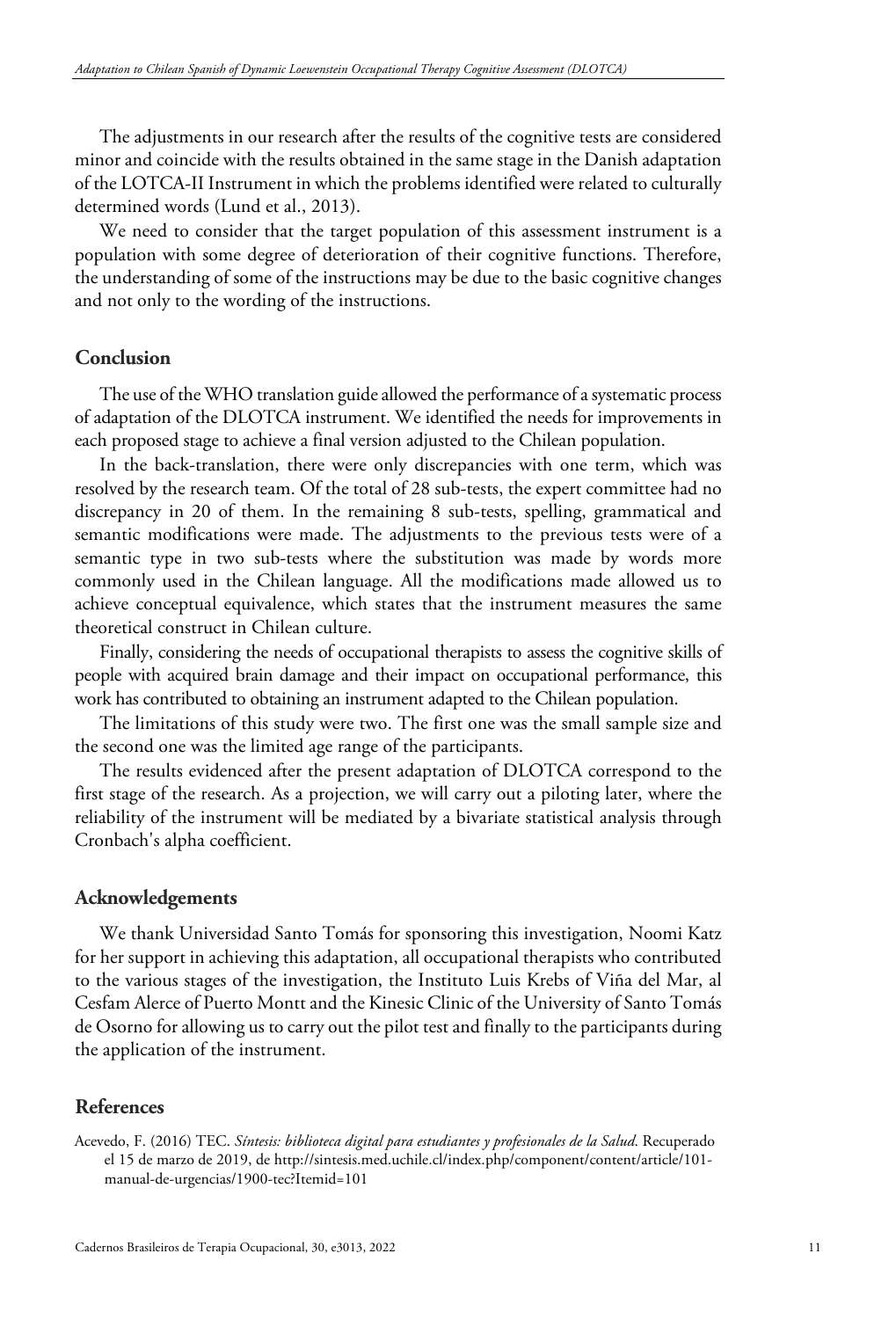- Álvarez-Hernández, J., Aguilar-Parra, J. M., & Mercader-Rubio, I. (2012). Cognición y autonomía en personas mayores dependientes. *Anales de Psicología*, *28*(3), 946-953. http://dx.doi.org/10.6018/analesps.28.3.156191.
- American Occupational Therapy Association AOTA. (2014). Occupational therapy practice frame work: domain and process. *The American Journal of Occupational Therapy*, *68*(Supl. 1), S41-S48.
- Comisión Nacional de Investigación Científica y Tecnológica CONICYT. (2014). *Declaración de Singapur sobre la integridad en la investigación*. Recuperado 1 de octubre de 2021, de http://www.conicyt.cl/fondap/files/2014/12/DECLARACI%C3%93N-SINGAPUR.pdf
- Corregidor, A. I. (2016). Principios de evaluación tratamiento de los problemas cognitivos asociados al daño cerebral. In B. Polonio (Ed.), *Terapia Ocupacional en disfunciones físicas: teoría y técnicas* (pp. 161-174). Madrid: Editorial Médica Panamericana.
- Delgado, C., & Salinas, P. (2009). Evaluación de las alteraciones cognitivas en adultos mayores. *Revista Hospital Clinico Universidad de Chile*, *20*, 244-251. Recuperado el 20 enero 2020, de https://www.redclinica.cl/Portals/0/Users/014/14/14/Publicaciones/Revista/alteraciones\_adultos\_mayores.pdf.
- Exnera, C., Bastista, M. P. P., & Almeida, M. H. M. (2018). Experiência de terapeutas ocupacionais na atuação com idosos com comprometimento cognitivo leve. *Cad. Bras. Ter. Ocup*, *26*(1), 17-26. http://dx.doi.org/10.4322/2526-8910.ctoAO1017.
- Ginarte, Y. (2002). Rehabilitación cognitiva: aspectos teóricos y metodológicos. *Revista de Neurología*, *35*(9), 870-876. http://dx.doi.org/10.33588/rn.3509.2002418.
- Grieve, J. (2009). *Neuropsicología para Terapeutas Ocupacionales: cognición en el desempeño ocupacional.* Buenos Aires: Editorial MédicaPanamericana.
- Katz, N., Bar-HaimErez, A., Livni, L., & Averbuch, S. (2012). Dynamic lowenstein occupational therapy cognitive assessment: evaluation of potential to change in cognitive performance. *The American Journal of Occupational Therapy*, *66*(2), 207-214. http://dx.doi.org/10.5014/ajot.2012.002469.
- Lund, K., Oestergaard, L. G., & Maribo, T. (2013). Danishtranslation and adaptation of Loewenstein Occupational Therapy Cognitive Assessment. (LOTCA-II). *Scandinavian Journal of Occupational Therapy*, *20*(4), 302-305. http://dx.doi.org/10.3109/11038128.2013.768292.
- Ministerio de Salud MINSAL. (2017). *Ataque cerebrovascular*. Recuperado el 13 de julio de 2018, de http://www.minsal.cl/ataque\_cerebral/.
- Ministerio de Salud MINSAL. (2013). *Guía Clínica Auge: traumatismo cráneo encefálico moderado a grave*. Recuperado el 13 de julio de 2018, de http://www.minsal.cl/portal/url/item/7221a1369a71b578e04001011f016144.pdf.
- Mohd, A., Nagappan, R., Ainuddin, H., Masuri, G., & Thanapalan, C. (2015). Psychometric properties of the malay version of the loewenstein occupational therapy cognitive assessment for geriatrics (M-LOTCA-G) among the malaysian elderly population. *Educational Gerontology*, *41*(1), 27-40. http://dx.doi.org/10.1080/03601277.2014.896542.
- Muñoz, J., Elosua, P., & Hambleton, R. (2013). Directrices para la traducción y adaptación de los tests: segunda edición. *Psicothema*, *25*(2), 151-157. http://dx.doi.org/10.7334/psicothema2013.24.
- Okuda, M., & Gómez-Restrepo, C. (2005). Métodos en investigación cualitativa: triangulación. *Revista Colombiana de Psiquiatría*, *34*(1), 118-124. Recuperado el 1 de marzo de 2020, de http://www.scielo.org.co/scielo.php?script=sci\_arttext&pid=S0034-74502005000100008&lng=en&tlng=es.
- Organización Mundial de la Salud WHO. (2011). *Process of translation and adaptation of instruments*. Geneva: World Health Organization. Recuperado el 4 de febrero de 2022, de https://www.google.com/url?sa=t&source=web&rct=j&url=https://www.mhinnovation.net/sites/def ault/files/files/WHO%2520Guidelines%2520on%2520Translation%2520and%2520Adaptation%2 520of%2520Instruments.docx&ved=2ahUKEwipnuLmlOb1AhVRqJUCHWHmAN0QFnoECDc QAQ&usg=AOvVaw3nckW01UVecjsB0KihFkLC .
- Ortiz-Gutiérrez, S., & Cruz-Avelar, A. (2018). Proceso de traducción y adaptación cultural de instrumentos de medición en salud. *Actas Dermo-Sifilograficas*, *109*(3), 202-206. http://dx.doi.org/10.1016/j.ad.2017.09.012.